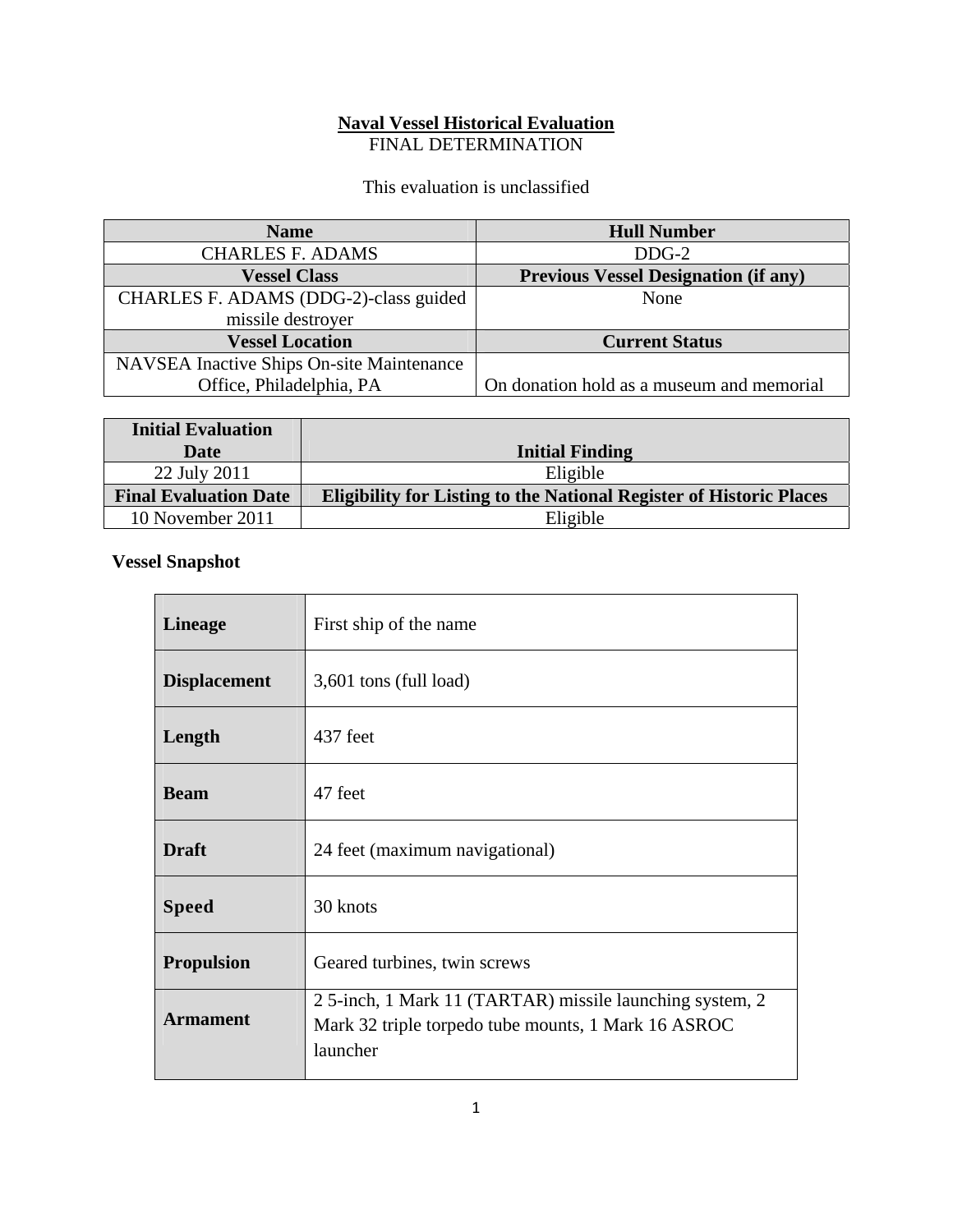| <b>Laid Down</b>      | 15 June 1958                                                                                                              |
|-----------------------|---------------------------------------------------------------------------------------------------------------------------|
| <b>Launched</b>       | 8 September 1959                                                                                                          |
| <b>Built By</b>       | Bath Iron Works, Bath, ME                                                                                                 |
| <b>Sponsor</b>        | Mrs. Robert Homans, sister of the late Secretary of the Navy<br>Charles F. Adams (1866-1954), for whom the ship was named |
| <b>Delivered</b>      | 31 August 1960                                                                                                            |
| <b>Commissioned</b>   | 10 September 1960                                                                                                         |
| <b>Decommissioned</b> | 1 August 1990                                                                                                             |
| <b>Stricken</b>       | 20 November 1992                                                                                                          |

## **Vessel History**

| <b>Deployments</b>                          | CHARLES F. ADAMS conducted 12 Mediterranean/6 <sup>th</sup> Fleet deployments;<br>five to Northern Europe; two to the Middle East Force; one to the Black<br>Sea; one to the Indian Ocean and Red Sea; carried out three law<br>enforcement/counter-narcotics deployments in the Caribbean; in addition,<br>in October 1962 she covered Project Mercury astronaut CDR Walter M.<br>Schirra, Jr.'s SIGMA 7 six-orbit flight, and served on the Cuban Quarantine;<br>in 1968, she was one of the ships involved in the search for the lost<br>submarine THRESHER (SSN-589). |
|---------------------------------------------|---------------------------------------------------------------------------------------------------------------------------------------------------------------------------------------------------------------------------------------------------------------------------------------------------------------------------------------------------------------------------------------------------------------------------------------------------------------------------------------------------------------------------------------------------------------------------|
| <b>Awards</b>                               | 1 Meritorious Unit Commendation, 3 Navy Expeditionary Medals, 2 Armed<br>Forces Expeditionary Medals, 4 Battle Efficiency (Navy E) Ribbons                                                                                                                                                                                                                                                                                                                                                                                                                                |
| <b>Noteworthy</b><br><b>Accomplishments</b> | CHARLES F. ADAMS is the first vessel designed and constructed<br>specifically as a guided missile destroyer (DDG-1, GYATT, was converted<br>from a World War II construction program DD). As such, she is first in this<br>class although her hull number is DDG-2. She and her 22 sister ships<br>formed the backbone of the U.S. Navy's destroyer force throughout the<br>Cold War period and participated in the Vietnam War.                                                                                                                                          |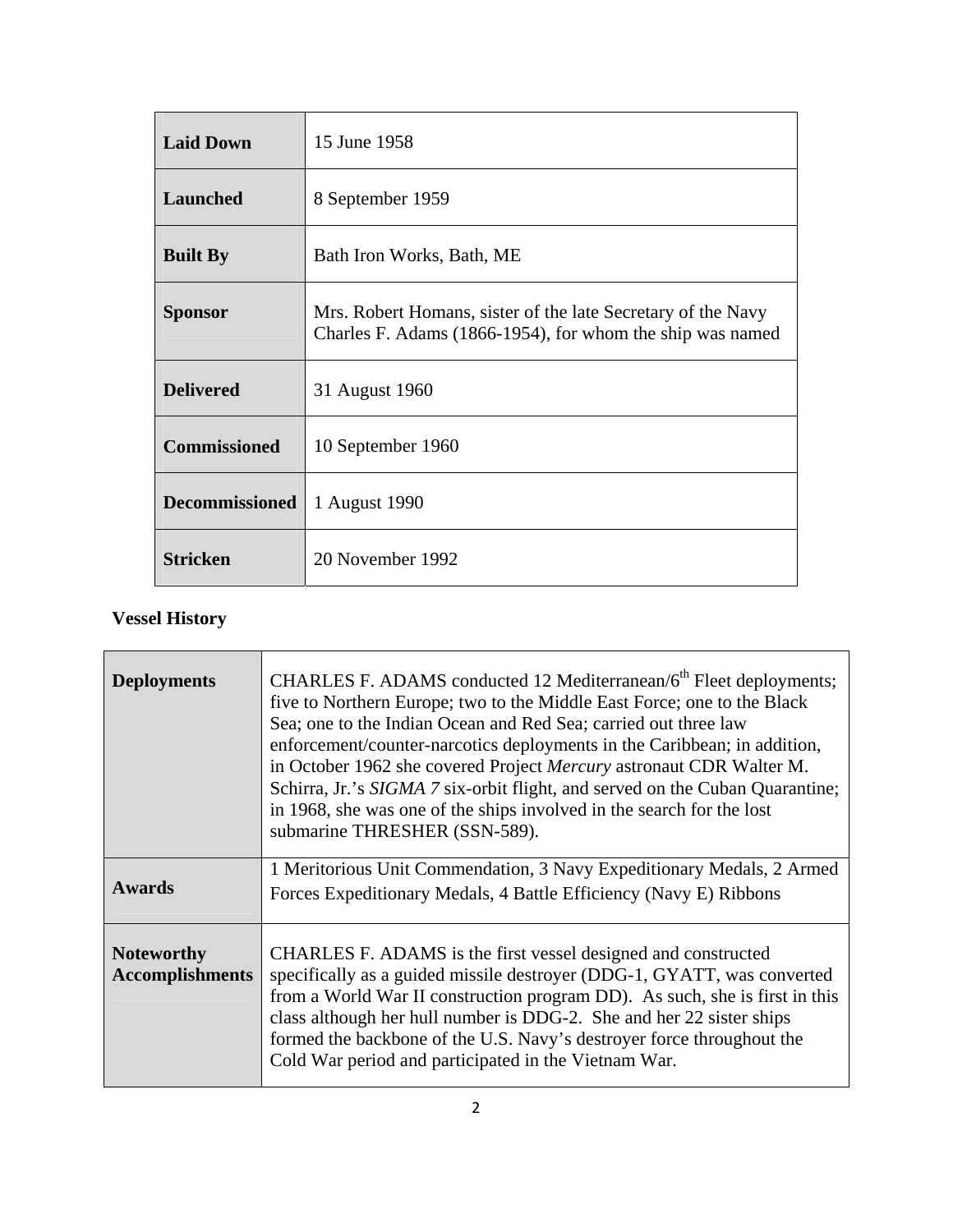\**Dictionary of American Naval Fighting Ships*

## **Criteria Evaluation1**

| Was the vessel awarded an individual<br>i.  | N <sub>o</sub>                                      |
|---------------------------------------------|-----------------------------------------------------|
| <b>Presidential Unit Citation?</b>          |                                                     |
| ii. Did an individual act of heroism take   | N <sub>o</sub>                                      |
| place aboard the vessel such that an        |                                                     |
| individual was subsequently awarded         |                                                     |
| the Medal of Honor or the Navy              |                                                     |
| Cross?                                      |                                                     |
| iii. Was a President of the United States   | N <sub>o</sub>                                      |
| assigned to the vessel during his or        |                                                     |
| her naval service?                          |                                                     |
| iv. Was the vessel was the first to         | Yes. CHARLES F. ADAMS was the first ship            |
| incorporate engineering, weapons            | to incorporate engineering, weapons systems,        |
| systems, or other upgrades that             | or other upgrades that represented a                |
| represent a revolutionary change in         | revolutionary change in naval design or             |
| naval design or warfighting                 | warfighting capabilities, and was the first ship    |
| capabilities?                               | designed and constructed specifically as a          |
|                                             | guided missile destroyer (DDG-1, GYATT,             |
|                                             | was converted from World War II                     |
|                                             | construction). As such, she is first in this class. |
|                                             | Her design successfully established the guided      |
|                                             | missile destroyer as an integral part of the U.S.   |
|                                             | Navy. Through successive generations, the           |
|                                             | type is still under construction for the U.S.       |
|                                             | Navy. Every DDG built since 1960 is a lineal        |
|                                             | descendant of CHARLES F. ADAMS. The                 |
|                                             | DDG-2 design, therefore, does not represent a       |
|                                             | dead end.                                           |
|                                             |                                                     |
| v. Did some other historic or socially      | N <sub>o</sub>                                      |
| significant event occur on board the        |                                                     |
| vessel?                                     |                                                     |
| Assessment of integrity of (as appropriate) | None found                                          |

 1 Evaluation conducted using triggers established for naval vessels in *Program Comment for the Department of Navy for the Disposition of Historic Vessels*, issued by the Advisory Council for Historic Preservation on 15 March 2010.